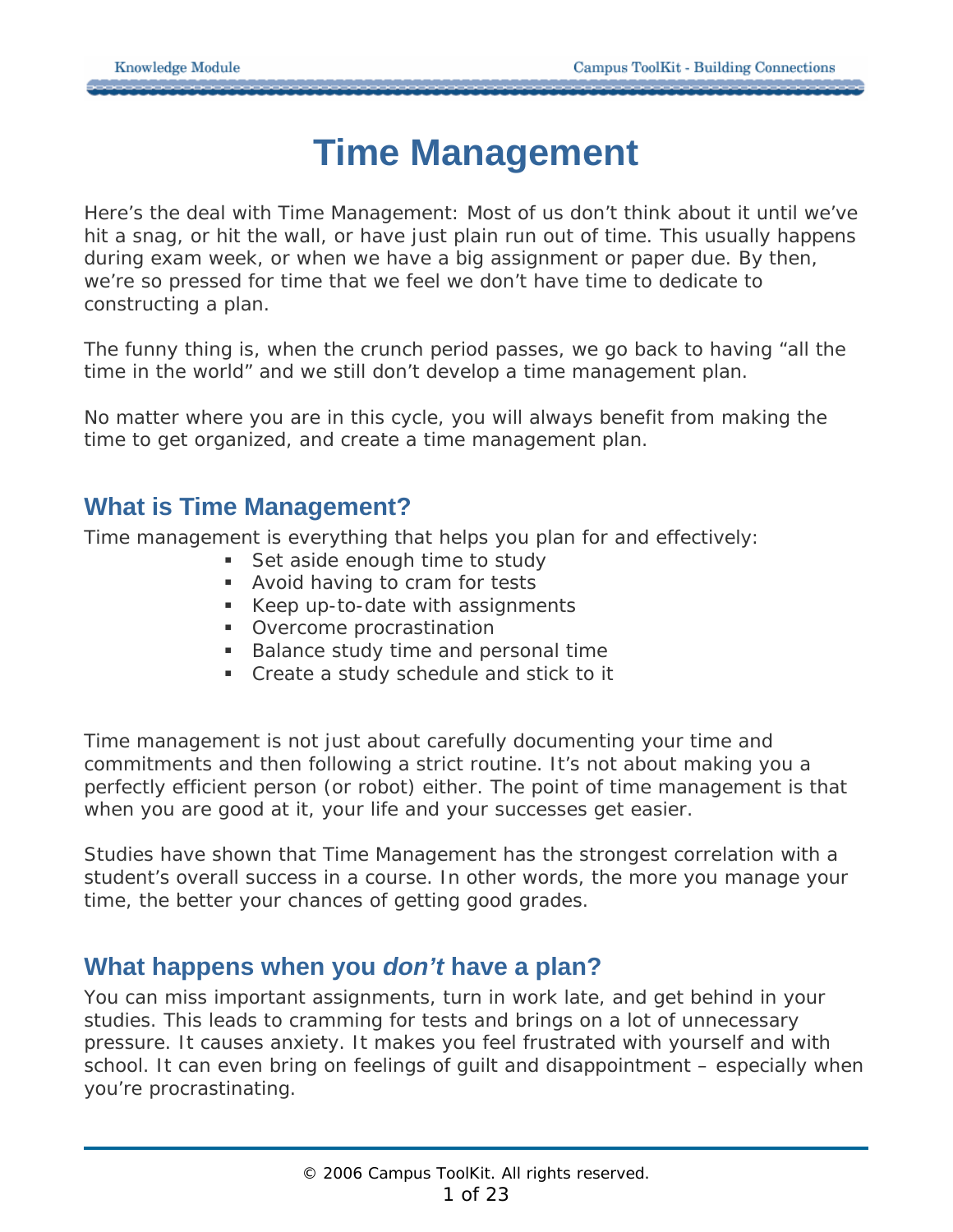#### **Why should you care about time management?**

If you haven't found yourself in a time pinch yet, it's inevitable that it will happen at some point if you're not practicing time management principals. When this happens, your stress levels skyrocket, your grades can suffer, and your career success can be jeopardized.

Another huge benefit is that time management helps you identify activities that *waste your time*, giving you back more free time to do whatever you want.

The thing about Time Management is that it isn't hard to do, and it doesn't take long to implement on a daily basis. All it takes is an initial investment to discover how you spend your time now, and a plan for how you can *better* spend your time for success.

Let's get to it!

#### **Awareness**

How are you currently spending your time? How much study time do you have available on a daily basis?

Login to Campus ToolKit and try our quick exercise to see how much time you have in a day. These are located under the Tools menu. You might be surprised when you see how much time is allocated for the many things going on in your life.

#### **The time you have leftover is the amount of study time you have available.**

How did you do? Can you see where this schedule might change during the weeks leading up to an exam? Each semester, your schedule will change depending on your course load, extra curricular activities, and work schedule. Later, we'll give you guidelines on how much time to spend studying. For now, print the results of this exercise, and keep reading.

### **When Time Management Fails**

Before you start on your Time Management plan, there are a few pitfalls to avoid.

### **Inflexibility**

It's tempting to plan your time to the minute, or prepare a daily schedule and apply it to the entire semester. Ideally, this *should* work, but in reality it never does. A flexible schedule is more likely to work in the "real world."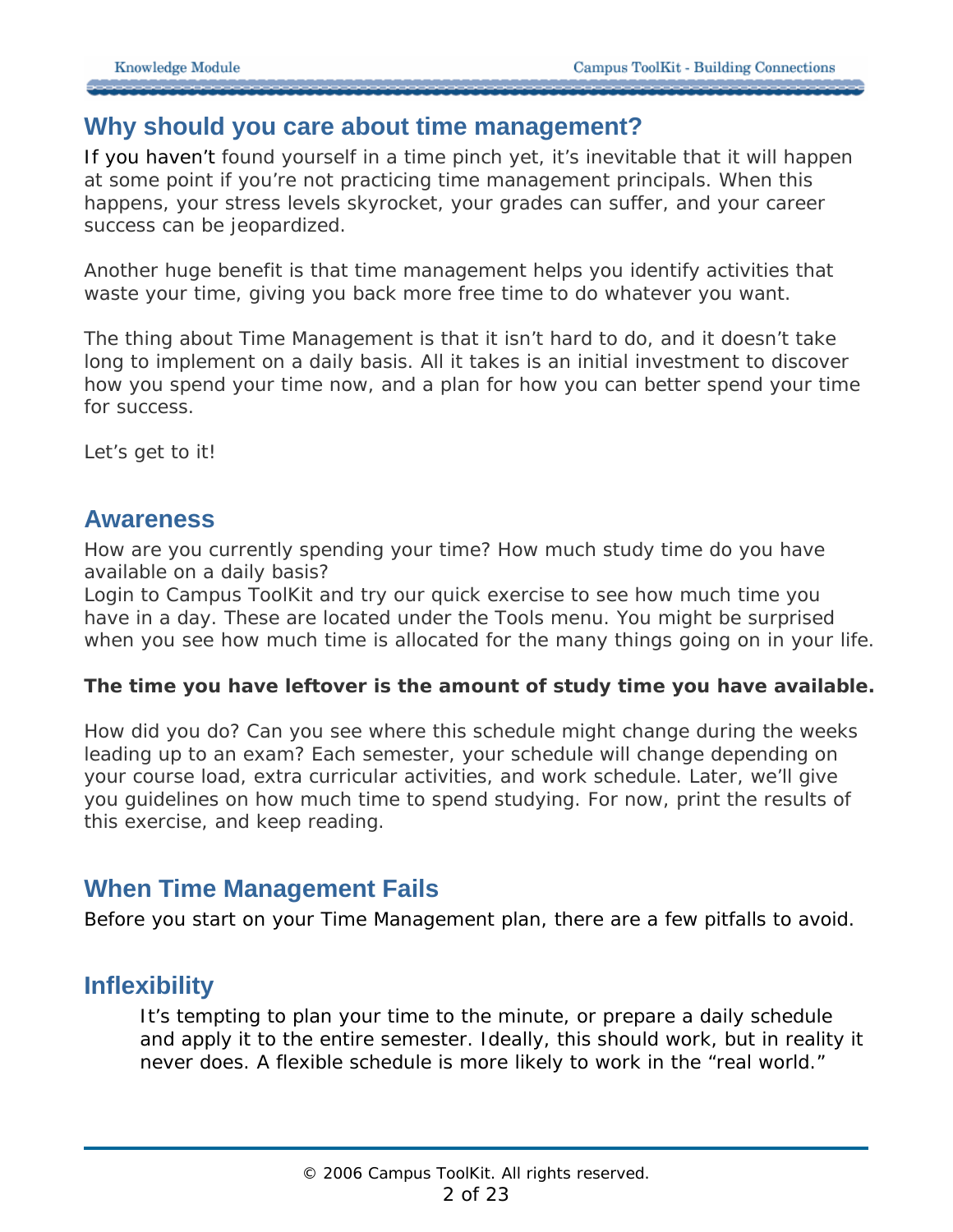#### **Starting when you're behind**

If you are designing your time management plan in response to falling behind, you're most likely going to have to place heavy time expectations on yourself in order to catch up. Remember that this is only temporary – so be sure to revisit your new plan after the pressure has eased to make adjustments, and add more preparation time to avoid falling behind in the future.

### **Creating the "ideal" plan, that doesn't work for YOU!**

Your time management plan has to work with your personality. A plan that works well for one student might be impossible for another.

If you haven't already, now is a great time to complete the assessments available to you on Campus ToolKit. Knowing your personality type, taking a Sensory Learning Style assessment, and taking the Paragon Learning Style Inventory (PLSI) gives you a tremendous advantage when it comes to creating a Time Management plan that works for you.

Rather than trying to change your personality to manage your time a certain way, you're better off managing your time in a way that works with your personality and learning style.

### **Taking control of your time**

When it comes to your schedule, it's important to remember that **you** are the one who is in control. Think of your schedule as a tool that guides you, and not as a law that has to be abided by. Flexibility is key to time management, and how much flexibility you want is up to you!

A good way to look at your schedule is like a time map, with all of your commitments clearly laid out in front of you. How you get to them is your choice.

Part of taking control is taking responsibility for your time, and accepting that you may have to change some of your habits and behaviors. After you've completed your time schedule, we'll help you form new habits.

#### **Know yourself!**

Time Management is very personal, and you can personalize the way your schedule works. For example, you can decide how much flexibility you want in your schedule. If you enjoy making lists and ticking off completed tasks, you might like a more rigid time schedule to give you a sense of accomplishment. If